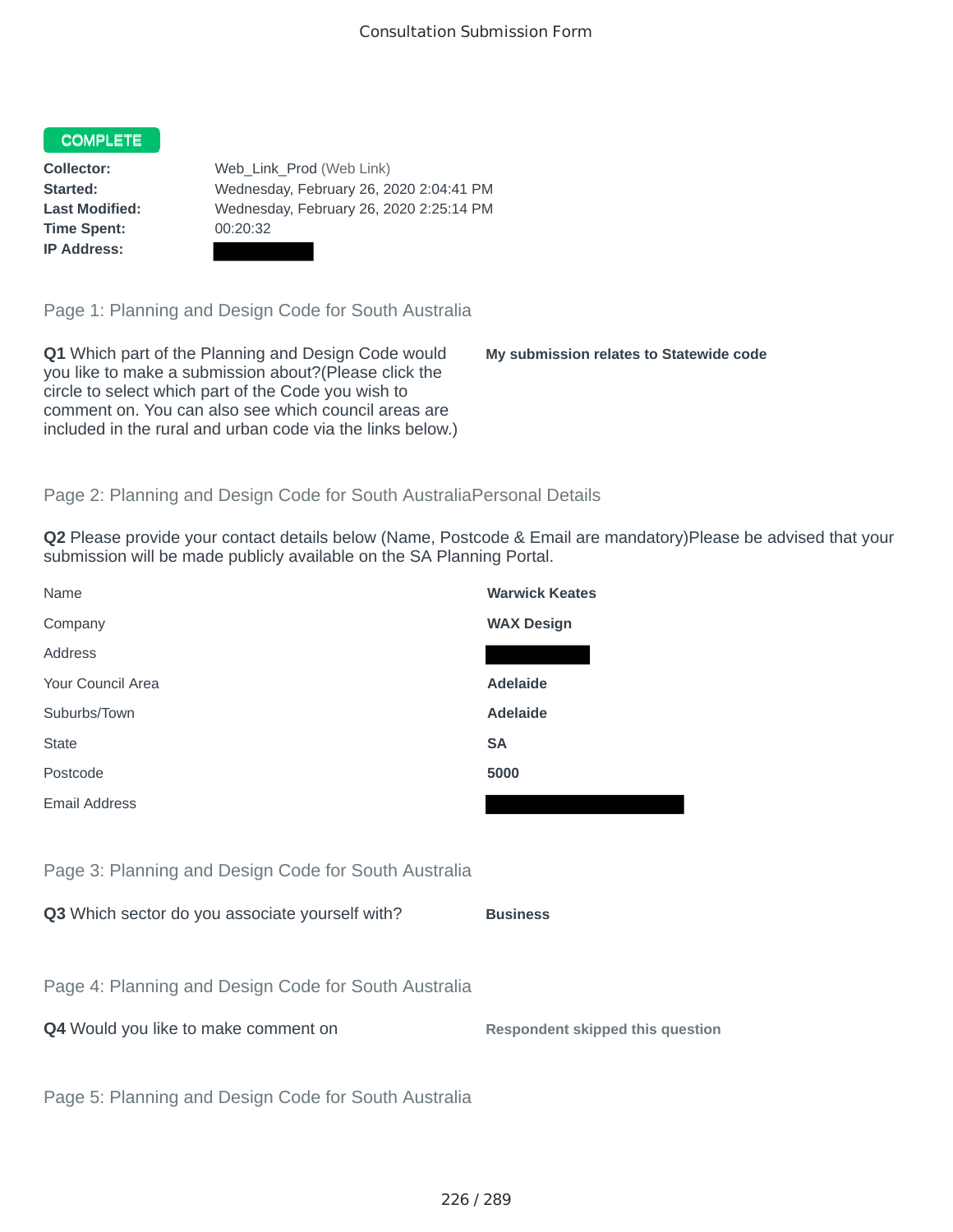### Consultation Submission Form

| Q5 Enter your feedback for Rules of Interpretation                                                              | <b>Respondent skipped this question</b> |
|-----------------------------------------------------------------------------------------------------------------|-----------------------------------------|
| Q6 Enter your feedback for Referrals                                                                            | <b>Respondent skipped this question</b> |
| <b>Q7</b> Enter your feedback for Mapping                                                                       | <b>Respondent skipped this question</b> |
| Q8 Enter your feedback for Table of Amendments                                                                  | <b>Respondent skipped this question</b> |
| Page 6: Planning and Design Code for South Australia                                                            |                                         |
| Q9 Please enter your feedback for overlaysclick next at<br>the bottom of the page for next topic                | <b>Respondent skipped this question</b> |
| Page 7: Planning and Design Code for South Australia                                                            |                                         |
| Q10 Please enter your feedback for zones and<br>subzonesclick next at the bottom of the page for next<br>topic  | <b>Respondent skipped this question</b> |
| Page 8: Planning and Design Code for South Australia                                                            |                                         |
| Q11 Please enter your feedback for general policyclick<br>next at the bottom of the page for next topic         | <b>Respondent skipped this question</b> |
| Page 9: Planning and Design Code for South Australia                                                            |                                         |
| Q12 Please enter your feedback for Land use<br>Definitionclick next at the bottom of the page for next<br>topic | <b>Respondent skipped this question</b> |
| Page 10: Planning and Design Code for South Australia                                                           |                                         |
| Q13 Please enter your feedback for Admin<br>Definitionsclick next at the bottom of the page for next<br>topic   | <b>Respondent skipped this question</b> |

Page 11: Planning and Design Code for South Australia